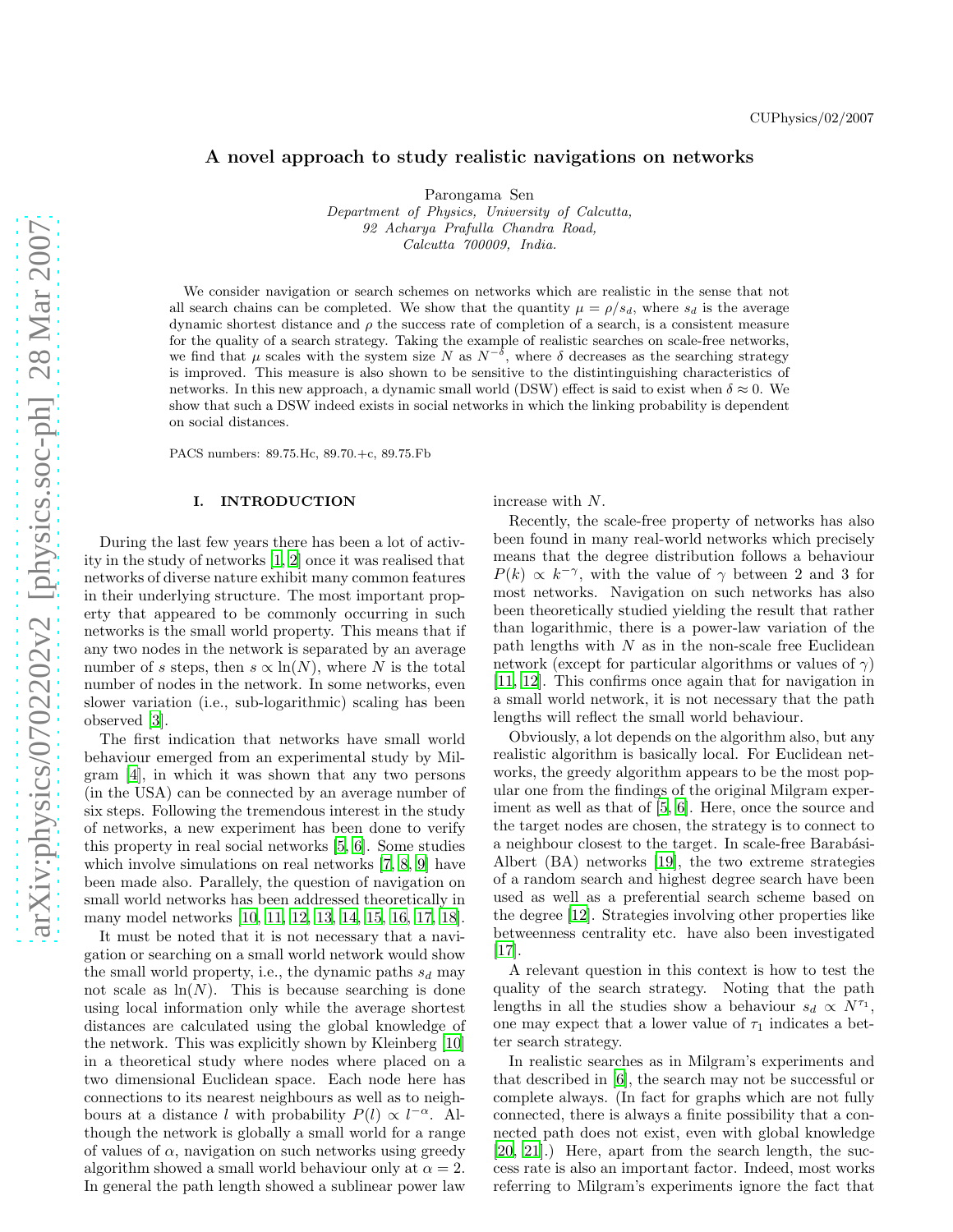very few chains were completed in the initial experiment (3 out of 60) and better success rate (35% or more) was achieved only after randomness in the search was compromised in the sense that the choice of the source persons was made with some bias [\[4\]](#page-6-3). Many of the theoretical models do not consider the probability of termination at all and the interest is to find out whatever the search length is.

We argue that for realistic searches, where termination of search paths is a possibility, one must consider both the success rate as well as the path lengths to adjudge the quality of a search strategy.

We have generated random scale free networks and used a tunable preferential search strategy which can be extended from a random search (RS) to a highest degree search (HDS) scheme. In general we find that  $\rho$ , the success rate also follows a power law behaviour such that  $\rho \propto N^{-\tau_2}$ . On a scale-free network, it is expected that a high degree search will improve the search quality. However, we have shown that a comparison of search strategies based on the behaviour of path lengths alone may lead to an entirely different conclusion. On the other hand, we find that the ratio of the success rate to the path length,  $\mu = \rho/s_d$  has a power law behaviour with N, i.e.,  $\mu \propto N^{-\delta}$  where  $\delta$  decreases as one conducts a higher degree search (section II). We therefore claim that  $\mu$  is a reliable measure to test the quality of a realistic search on a network involving both the success rate and the shortest path lengths in an effective manner.

Calculation of  $\mu$  on simple networks suggests that  $\delta$ can take up values between zero and one (section III). Corresponding to  $\delta = 0$  we have the best searchability; this we call a "Dynamical small world" (DSW) effect. In section IV, we have shown that  $\mu$  is indeed sensitive to the distinguishing features of networks using the examples of different kinds of scale-free networks with the same degree exponent  $\gamma$ . Finally, in section V we have considered a social network in which the nodes possess a "similarity" factor and the the linking probability of two nodes depends parametrically on it. Here, we have shown that it is possible to obtain DSW (i.e.,  $\delta$  assumes values very close to zero) for a finite range of values of the parameter.

## II. SEARCHING ON RANDOM SCALE FREE NETWORKS

In this section we describe the searching procedure on random scale-free (RSF) networks, which have no other features other than being scale-free. Random scale-free networks are generated by assigning the degree to each node following a scale-free distribution  $P(k) \propto k^{-\gamma}$ , allowing k to vary from  $k_{min}$  to  $k_{max}$ .  $k_{max}$  is taken to be  $N^{1/\gamma}$  while  $k_{min}$  is allowed to vary from 1 to higher values. The links are then established randomly between the nodes with the given distribution. Links are assigned in steps; we start with the node with the highest degree,



FIG. 1: The path lengths (a) and success rates (b) are shown against  $\lambda$  for a random scale-free network for values of  $k_{min}$  = 1, 2, 3 and 4.

in the next step the node with the second highest degree and so on. This method has been previously used to generate random scale-free networks [\[22](#page-6-21)].

The search strategy is like this :

A source node and a target node are selected randomly. The source node will send the signal to one of its neighbouring nodes provided that node has not already taken part in the search. This is in tune with Milgram-like experiments.

If one of its neighbour happens to be the target itself, the message will be send to the target. If not, then the ith neighbour will receive the message with a probability  $\Pi_i$ , where

$$
\Pi_i \propto k_i^{\lambda},\tag{1}
$$

and  $k_i$  is the degree of the *i*<sup>th</sup> node. This continues and if it happens that the message cannot be passed any more, the chain will remain incomplete. We take the average dynamic shortest path as the average of all completed chain lengths. Obviously  $\lambda = 0$  corresponds to a random search while  $\lambda \to \infty$  gives rise to the highest degree search.  $\lambda = 0, 1, \infty$  were considered for the BA network in [\[12\]](#page-6-11), although the algorithm was slightly different.

We first report the results for  $s_d$  and  $\rho$  for  $\gamma = 2$  for a network of  $N = 1000$  nodes with different values of  $k_{min}$ . The path length against  $\lambda$  shows a very interesting result. Normally one would expect that the path length will reduce with higher degree searches. While this happens for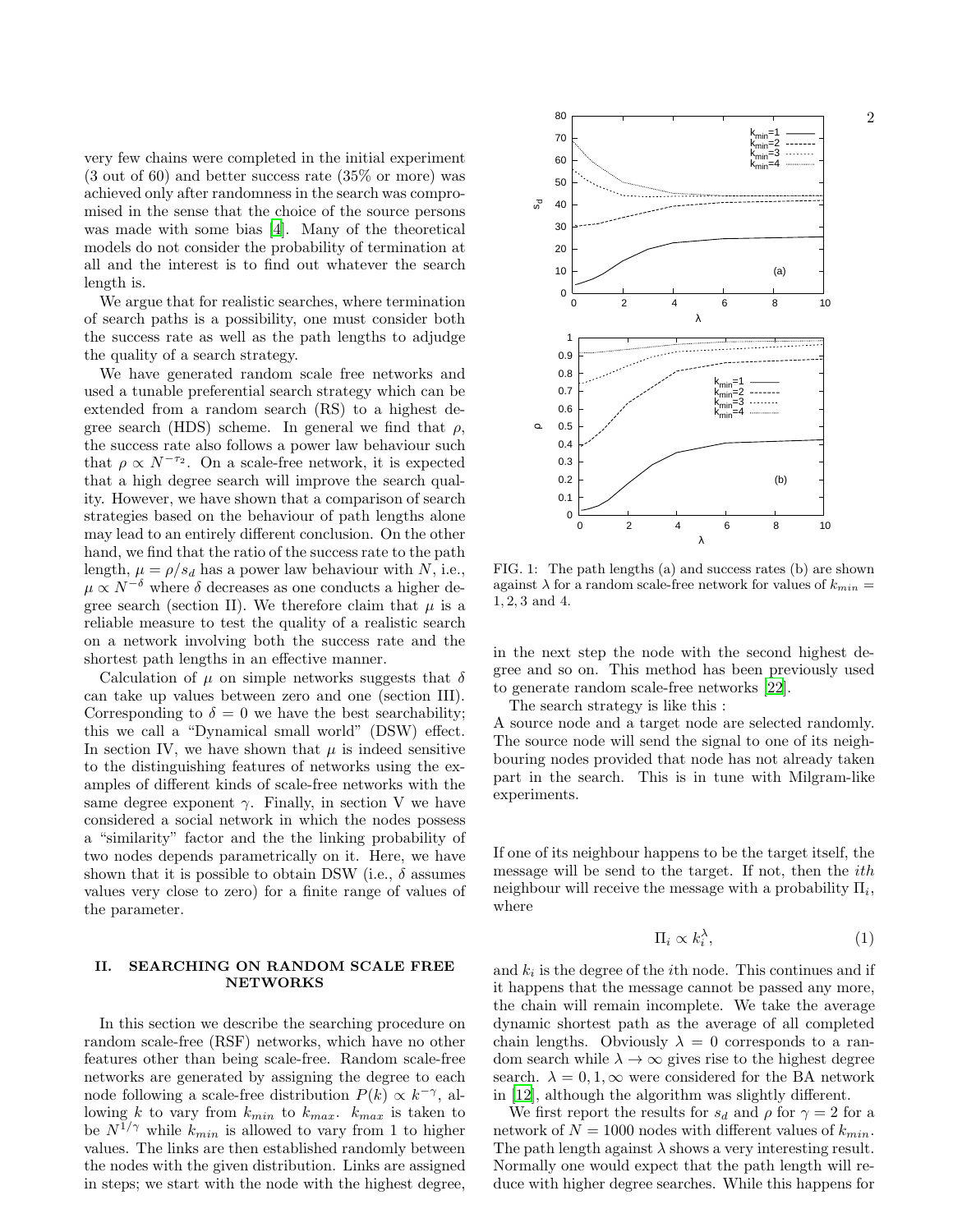



FIG. 2: The path lengths  $s_d$  (set of three curves in the top) and the success rates (set of three curves in the bottom) are shown against system size N for  $k_{min} = 1$  for five different values of  $\lambda = 6.0, 2.0$  and 0.0 (from top to bottom).

 $k_{min} = 3$  or 4, for smaller values of  $k_{min}$ , this is not true. Here, on the contrary, the path length increases with  $\lambda$ (Fig. 1a). For all values of  $k_{min}$ , we notice that the path lengths saturate to a constant value which corresponds to the highest degree search. This occurs for finite values of  $\lambda \sim 8$ . The fraction of successful attempts  $\rho$  shows a uniform behaviour with  $\lambda$ ; for all values of  $k_{min}$ , it increases with  $\lambda$  (Fig. 1b) as expected.

The reason why for small  $k_{min}$  there is a difference in behaviour of  $s_d$  is quite obvious. When  $k_{min}$  is small and a random search is carried on, very few chains can be completed, but if completed, these are essentially small in length as the connectivity on an average is small. On making a higher degree search, more chains can be completed but at the expense of increased path lengths.

The static small world effect is quantatively measured by the behaviour of the average shortest path lengths  $s$  (global) with  $N$ . We notice that the dynamic path lengths  $s_d$  varies with  $\lambda$  and in all cases it shows a power law increase with N (except for  $\lambda = 0$  and  $k_{min=1}$  where it has a logarithmoc increase). However, for  $k_{min}$  small, the path length against N shows that it varies as  $\tau_1$ with  $\tau_1$  increasing with a higher degree search, which is counter intuitive (Fig. 2). So clearly the path length alone is not a good measure of the searchability. The success rate, on the other hand, shows a change in behaviour as  $\lambda$  is varied. The exponent  $\tau_2$  shows a decrease with  $\lambda$ ; for small values of  $\lambda$ ,  $\tau_2$  is positive and it goes on to assume negative values for higher  $\lambda$ .

However, when we study the behaviour of the ratio  $\mu =$  $\rho/s_d$  as a function of N, we find a consistent behaviour  $\mu \propto N^{-\delta}$ , where  $\delta$  decreases as  $\lambda$  is increased (Fig. 3a).

For higher values of  $k_{min}$ , path length and success rates show expected behaviour with N; both improve with  $\lambda$ .  $\delta$  also decreases with  $\lambda$  monotonically as in the case of



FIG. 3: (a) The ratio  $\mu = \rho/s_d$  against N shown for  $\lambda =$ 6.0, 2.0 and 0.0 (from top to bottom) for a RSF network with  $k_{min} = 1$ . In (b) The corresponding exponents  $\delta$  are shown against  $\lambda$  for  $k_{min} = 1$  and 4. For both cases, there is a monotonic decrease of  $\delta$  with  $\lambda$ .

 $k_{min} = 1$  (Fig 3b). Hence one can regard  $\mu$  as a measure to adjudge the quality of the search strategy in general. For higher values of  $k_{min}$  (which implies higher connectivity), variation of  $\delta$  with  $\lambda$  is not that appreciable showing that for networks with larger connectivity, the sensitivity to degree-based algorithm is not remarkable.

## III. CALCULATION OF  $\mu$  AND  $\delta$  IN SOME SIMPLE CASES

The searchability factor  $\mu$  and hence  $\delta$  can be calculated in some simple cases. Although the examples may seem too idealised, the results help us to understand the bounds of  $\delta$ .

1. Search on a regular network with nearest neighbour interactions only. The simplest case is a one dimensional chain (Fig. 4a). On any Euclidean network, a greedy allgorithm, i.e., passing the message to a node closest to the target is meaningful. Here as the links are between nearest neighbours only, the search path length is equal to l where l is the distance separating them. In general  $l = pN$  where  $0 \leq p \leq 1$ . The success rate is hundred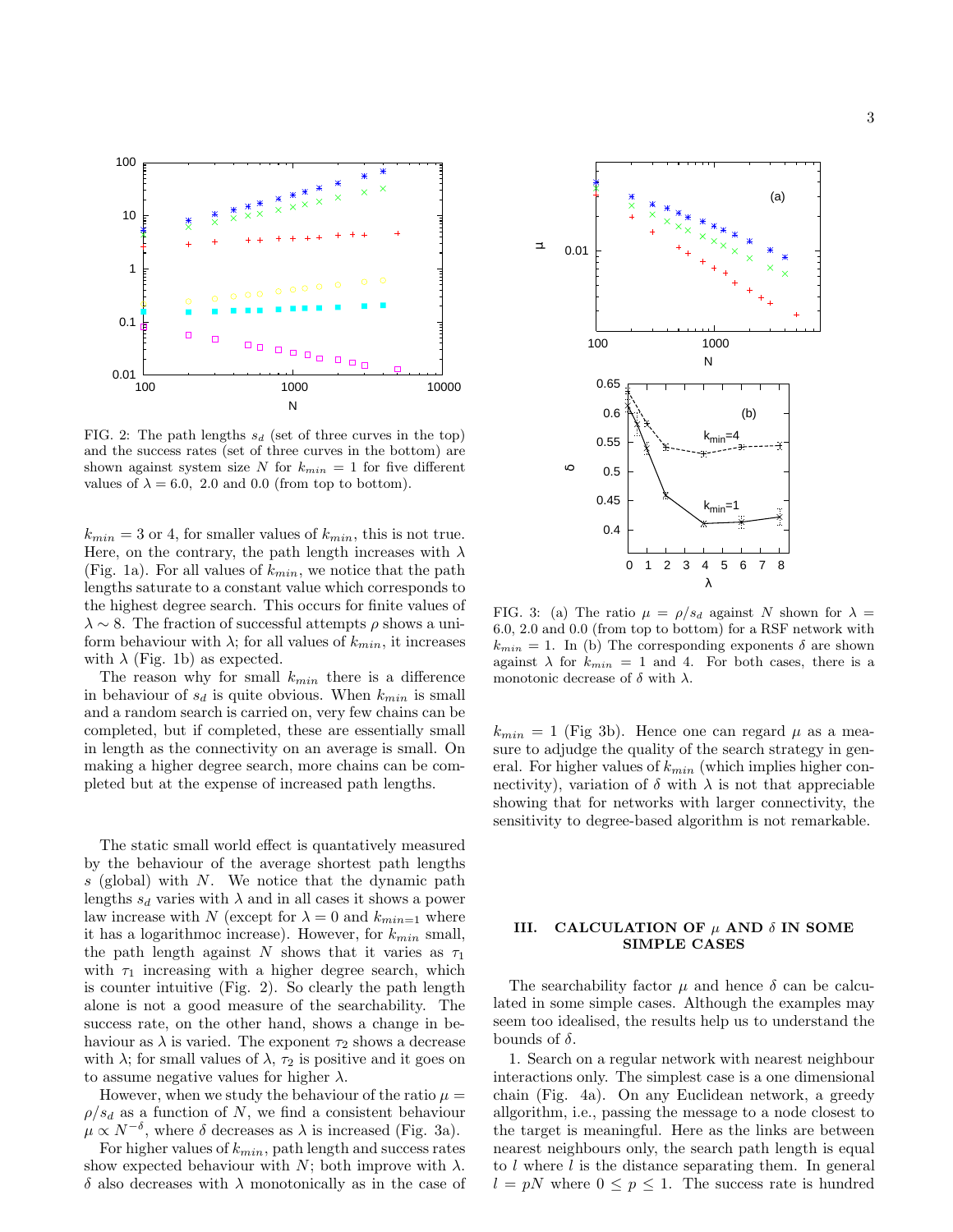

FIG. 4: Simple networks for which  $\mu$  can be calculated. In (a), a regular network in one dimension is shown,  $S$  and  $T$ are the source and target nodes respectively. The unique path from  $S$  to  $T$  is shown. In (b), a tree network with number of levels  $h = 3$  and branching ratio  $m = 2$  is shown. In (c) a gel or star network and in (d), a chain of such gels (or hubs) have been shown.

percent here such that

$$
\mu_{reg} = 1/pN \tag{2}
$$

and  $\delta = 1$  in this case.

Note that in this case, since the message cannot be passed to the same node more than once, the search must take a unique path, it has to be directed towards the target in steps of 1 (shown by the arrows in Fig 4a). Thus random search is not conceivable here. If the message can be passed to the same node more than once, one can use a random search and the situation is analogous to a random walker. The path length will now be proportional to  $l^2$  and the corresponding  $\delta = 2$ . This is in fact the worst case scenario: however, it does not belong to the class of navigation considered here where messages can be received only once.

2. Search on a tree with uniform branching ratio: Let us imagine a tree with branching ratio  $m$  (Fig. 4b) and with  $h$  levels. Let us consider the case of sending a message from the top (zeroeth level) to a node at the bottom (hth) level. The probability that a message is sent to this node at the hth level from the top is  $(1/m)^h$ . Noting that the number of nodes  $N \approx m^{h+1}$ ,

$$
\mu_{tree} \approx N^{-1} \ln(m) / \ln(N), \tag{3}
$$

implying  $\delta = 1$  here. More generalised cases where search from arbitrary sources and targets are considered may give different values of  $\delta$ . For example, if one considers search paths of length 1 only, then the success rate is  $\sim 1/m$  giving  $\delta = 0$ . Larger paths will have a different  $\delta$  and  $\delta$  in principle can vary from 0 to 2. If one takes all the possibilities, i.e., all possible pairs of source and

targets, then the average  $\delta$  can be estimated from the following expression:

$$
\langle \mu \rangle = \frac{\sum_{n=1}^{2h} \mu_n f_n}{\sum_{n=1}^{2h} f_n} \tag{4}
$$

where  $\mu_n$  is the ratio  $\rho/s_d$  for two nodes separated by  $n$  edges and  $f_n$  the number of such pairs. The terms in the numerator decrease with *n*; for  $h \gg 1$ ,  $f_1 \approx m^{h+1}$ ,  $\mu_1 = 1/m$ , while  $f_{2h} \approx m^{2h}$  and  $\mu_{2h} = \frac{1}{2h m^{2h}}$ . Thus the leading order term in the numerator is  $O(N)$  while the leading order term in the denominator is  $O(N^2)$  giving  $\delta = 1$  for very large trees.

3. Search on a gel - Here we consider a network in the form of a gel or a star (Fig. 4c) where there is a central node to which all other nodes (having only one link) are attached. Again path lengths are of the order 1 and success is a surity. Hence  $\delta = 0$  here.

4. A chain of hubs or gels:

We consider a idealised chain of hubs or gels, it contains l hubs with degree k each (Fig. 4d); the total number of nodes  $N = kl$ . Now a search path length will be of the order of l, say  $\alpha l$ . If we consider a random search, the probability of completing the search is  $(1/k)^{\alpha l}$ . Or,

$$
\mu_{hubs} = \frac{1}{k}^{\alpha N/k} / \alpha \frac{N}{k}.
$$
\n(5)

The thermodynamic limit  $N \to \infty$  may correspond to two different cases. The first is when l is small but  $N/k$ is finite. The search probability is small (but non-zero) and  $\mu$  does not vary with N (as the ration  $N/k$  remains finite) giving  $\delta = 0$ .

On the other hand if l is large and k finite,  $ln(\mu) \approx$  $\alpha N/k \ln(k)$  such that  $\mu$  goes exponentially to zero rather than as a power law.

The above discussion shows that when  $\mu \sim N^{-\delta}$ , the value of  $\delta$  for small world networks lies between 0 and 1 when the search is done randomly. Obviously, for a more efficient algorithm  $\delta$  is lesser than that for the random search and thus it can be said that for searches in which repetition of messengers is not allowed,  $0 \le \delta \le 1$ . A dynamic small world in this perspective is one in which  $\delta = 0.$ 

In this section, the simple networks which have been considered have no loops and hence the paths from one node to another is unique. Thus the important quantity determining  $\mu$  is essentially the success rate. In the trivial cases like the linear chain and the gel, even the success rate is deterministic. On more complicated networks, both  $s_d$  and  $\rho$  will have to be computed probabilistically.

## IV. SENSITIVITY OF  $\mu$  TO THE DISTINGUISHING CHARACTERISTICS OF MODEL NETWORKS

In this section we show that our measure of searchability  $\mu$  is sensitive to the distinguishing features of different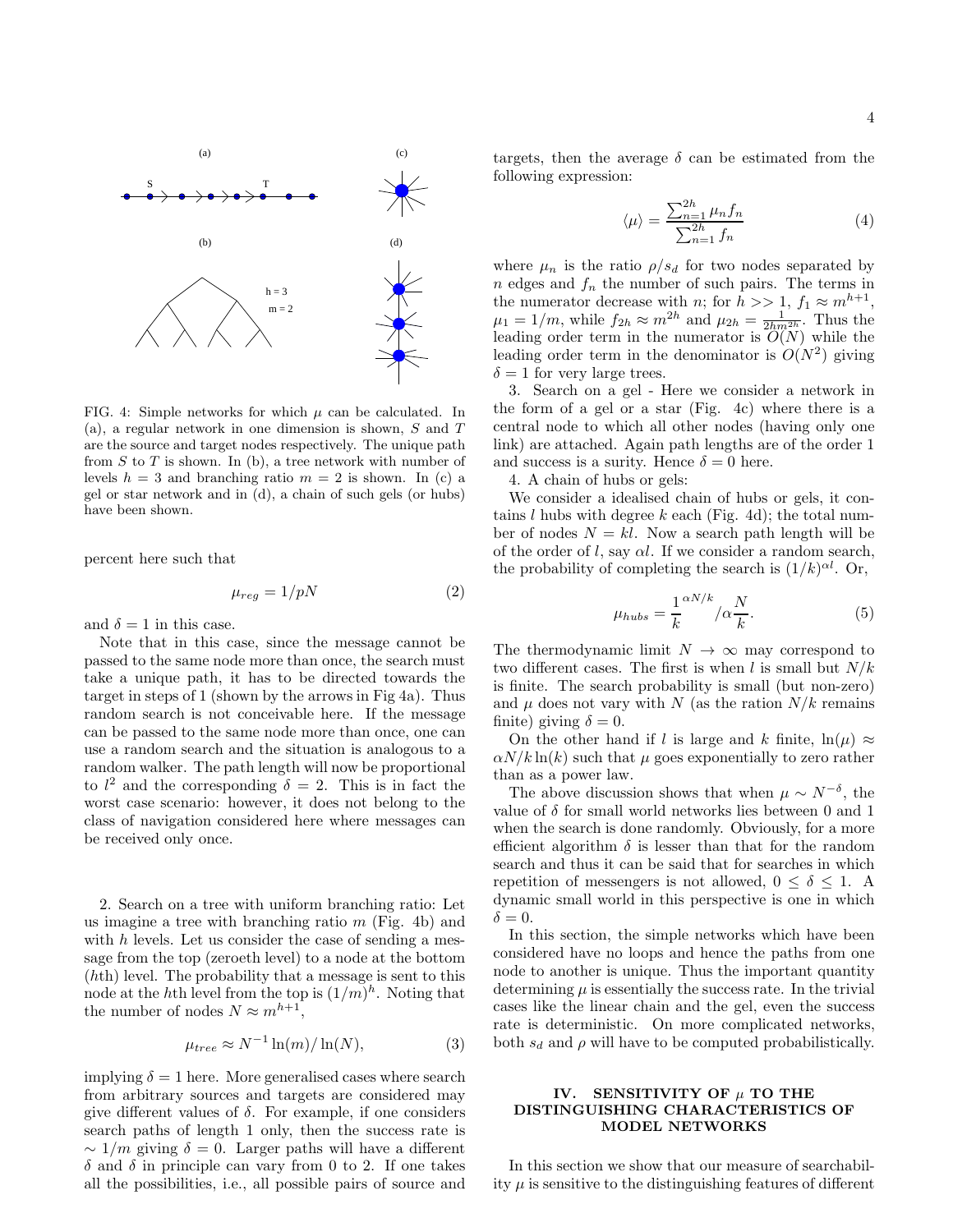networks. We have considered networks which are equivalent as far as the degree distribution is concerened in the sense they are all scale-free with the same exponent but differ in certain other aspects. We have selected scalefree networks with the same exponent  $\gamma = 3$  and used a HDS algorithm which is meaningful in a scale-free network. In the two subsection we give a brief desciption of the models we have considered and the results obtained.

### A. Models

We have considered three different types of scale free models:

1. The Barabási Albert (BA) network:

The BA network is grown using a preferential attachment scheme. Here, we have started with a single node and nodes are attached to the network one by one. An incoming node gets attached to the ith existing node with the probability

$$
\mathcal{P}_{BA} \propto k_i,\tag{6}
$$

where  $k_i$  is the degree of the *i*<sup>th</sup> node at that time. This network has a has a tree structure as we allow only one link to an incoming node.

2. The random scale free (RSF) network:

This network is the same as that described in section II. We have taken  $\gamma = 3$  here and kept  $k_{min} = 1$  such that it is comparable to the BA network.

3. Scale free assortative network (SFA)

The third network which we have considered is a scalefree model with tunable assortativity [\[23\]](#page-6-22). This scalefree assortative (SFA) network is generated by modifying slightly the method of generating the RSF network. To each node, the degree is assigned from a scale-free distribution as in RSF. Let  $k_i$  and  $k_j$  be the degrees assigned to nodes  $i$  and  $j$ . While establishing the links of the ith node, attachment to the  $jth$  node will be definitely made if  $k_i = k_j$ . Otherwise they will be linked with a probability

$$
\mathcal{P}_{SFA} \propto |k_i - k_j|^{-\sigma}.
$$
 (7)

Here  $\sigma$  controls the assortativity factor. For  $\sigma = 0$ , there is no assortativity and for  $\sigma > 0 \ (< 0)$ , the network is assortative (disassortative).

It may be noted that both the RSF and the BA networks have zero assortativity [\[23\]](#page-6-22).

#### B. Results

We employ the HDS algorithm, i.e, a node always passes on the information to the neighbour with the highest degree. In the BA network, for system sizes considered here,  $s_d$  shows a power law increase with N with an exponent  $\tau_1$  < 0.1 which becomes smaller with N showing that it approaches a logarithmic increase with  $N$  for



FIG. 5: The behaviour of  $\mu$  against N for three different scalefree networks (BA - Barabási-Albert, RSF - Random scalefree and SFA - Scale free assortative) with identical degree distribution  $P(k) \propto k^{-\gamma}$  ( $\gamma = 3$ ) is shown. The straight lines correspond to the best fits.

large N. This is to be expected as it has a tree structure. (In [\[12\]](#page-6-11) it was shown that even with loops, the highest degree search scheme in the BA network results in a logarithmic increase of the path lengths with N.)  $\rho$  follows a power law decay with N such that  $\mu \propto N^{-0.6}$ .

For the RSF network, we again apply HDS and find that in this case  $\mu \propto N^{-0.93}$ , although the path length varies logarithmically with  $N$ . (It may be mentioned here that for the RSF, as  $\gamma$  is increased from 2 to 3, the searchability becomes less efficient in terms of  $\mu$  and also becomes less sensitive to the factor  $\lambda$ .)

Thus in terms of simply the path lengths the RSF and BA networks are equally searchable which is counterintuitive. On the other hand  $\mu$  gives a more realistic result.

In the third network, even when it is weakly assortative  $(\sigma = 0.1)$ , we find that  $\delta$  shows a deviation from the random network value. Here  $\delta \simeq 0.87$  which means that it is more searchable than the RSF but less than the BA network with the same algorithm. The behaviour of  $\mu$ with  $N$  for different networks is shown in Fig. 5.

As already mentioned, in the BA as well as in the RSF networks, the path length shows a logarithmic increase with N but since  $\delta$  is appreciably greater than zero, neither of these two networks is an ideal dynamic small world. The random scale-free network has a worse searchability because of the sharper decay of the success rate. In the SFA network, there is a tendency of clustering of high degree nodes thereby allowing loops. Hence the path length does not scale logarithmically with N. However, one only needs to know the behaviour of  $\mu$  to comment on the searchability and here it shows a slower  $decay$  with  $N$  compared to the RSF network although the magnitude of  $\mu$  is lesser.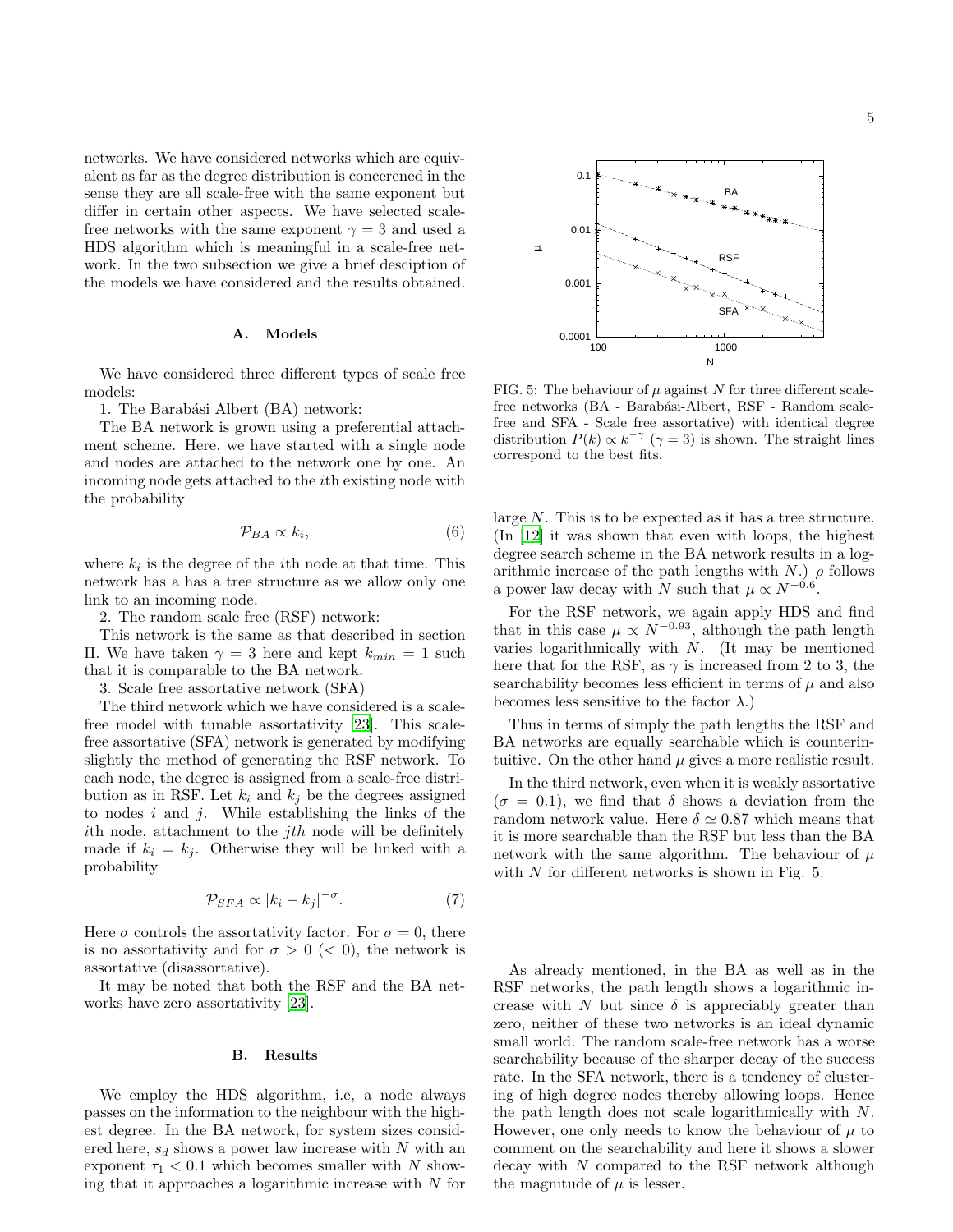## V. DYNAMIC SMALL WORLD EFFECT IN A MODEL SOCIAL NETWORK

Till now we have discussed search strategies on network which are basically characterised by their degree distribution. Social networks, which are found to be scale-free in many cases, have some additional features. It has been found that in a society, people have different characteristics and the links depend on these bonds. These characteristics can be related to profession, hobbies, geographical locations etc.

We have considered a very simplified picture with one such characteristic which we call the similarity factor  $\xi$ of the individuals varying between 0 and 1 randomly. In a scale-free network with given distribution  $P(k) = k^{-\gamma}$ , we first assign the degrees as well as the similarity factors to the nodes. The bonding between two nodes, subject to this distribution is now made according to

$$
\mathcal{P}_{i,j} \propto |\xi_i - \xi_j|^{-\alpha}.\tag{8}
$$

Thus we will have a scale-free network of degree exponent  $\gamma$  in which similar nodes will try to link up for  $\alpha > 0$ . The similarity factors  $\xi_i$  can be looked upon as coordinates in a one dimensional lattice in which case the network is scale-free network as well as Euclidean.

In the earlier cases only degree based strategies have been considered as the networks did not have any other characteristic feature. But as shown in [\[6](#page-6-5)] such a strategy is rather artificial for social networks. Here we have considered two different strategies; one is the standard HDS while the other one is a greedy algorithm based on the similarity factor. In the latter, a node sends the signal to a neighbour which is most similar to the destination node. We call this the highest similarity search (HSS). We investigate how the searching strategies are dependent on  $\alpha$  based on the value of  $\delta$ .

We consider networks with  $\gamma = 2$  and  $k_{min} = 2$  here and vary  $\alpha$  to obtain networks varying on the basis of similarity based bondage between the nodes for the same degree exponent. We have shown in section IV that the measure  $\mu$  is able to distinguish between networks of same degree exponent which differ in other characteristics and hence it is meaningful to employ this measure to investigate the searchability based on different algorithms here.

Again we find that  $\mu$  shows a power law decay with N for both strategies in general. However, for the highest degree search, the value of  $\delta$  shows marginal dependence on  $\alpha$  and the network is moderately searchable with this strategy as  $\delta$  lies between 0.5 and 0.6. Using the HSS on the other hand we find an appreciable variation of  $\delta$ with  $\alpha$ . In fact, we find that for  $1 < \alpha < 2$ , the network is highly searchable as  $\delta$  is  $O(0.1)$  here. For  $\alpha = 1.5$ ,  $\delta$  becomes lesser for higher N values indicating that it might go to zero in the thermodynamic limit giving rise to a truly dynamical small world effect.



FIG. 6: The values of  $\delta$  against  $\alpha$  shows a minimum where the network is most searchable for the HSS. For the HDS, the values of  $\delta$  are generally higher and also less sensitive to  $\alpha$ .

It is true that not all social networks are scale-free. However, our studies lead to the important result that even for scale-free networks, if there is a social distance dependent linking scheme, the degree based search is rather inefficient (compared to the one based on the social characteristic). Thus we conclude that for any social network, the degree based search will be less useful.

Here we have considered networks of size  $N \leq 10000$ with a cutoff in the degree distribution at  $N^{1/\gamma}$  ( $\gamma =$ 2). In order to simulate the friendship or acquintance networks, where in principle, the whole population of the earth is involved, it is better to use a degree distribution with an exponential cutoff or simply exponential decay to make the study more realistic [\[24\]](#page-6-23).

## VI. SUMMARY AND CONCLUSIONS

In this work we have proposed a new method to study the searchability on networks where the search may not be complete always as transmission of signals cannot be repeated to the same node. In real searches, failure to complete a chain may be due to various other reasons [\[6\]](#page-6-5). The motivation comes from Milgram-like experiments of searches where the success rate is really low when the source nodes are randomly selected. We first show that only the study of search path lengths as a function of the system size is not enough to determine the searchability of a network. Rather, the ratio of the success rate to the path length,  $\mu$ , is a more reasonable measure. We have established this by executing searches on scale-free networks but the significance of  $\mu$  is by no means limited to scale-free networks only.

We have shown that in general  $\mu$  behaves as  $N^{-\delta}$  with  $\delta$  showing a decrease for a better algorithm. The value of  $\delta$  is indicated to be between 0 and 1. The zero value signifies what we have termed a dynamic small world effect.

Extending the study to networks in which social distances matter, we have shown that algorithms based on